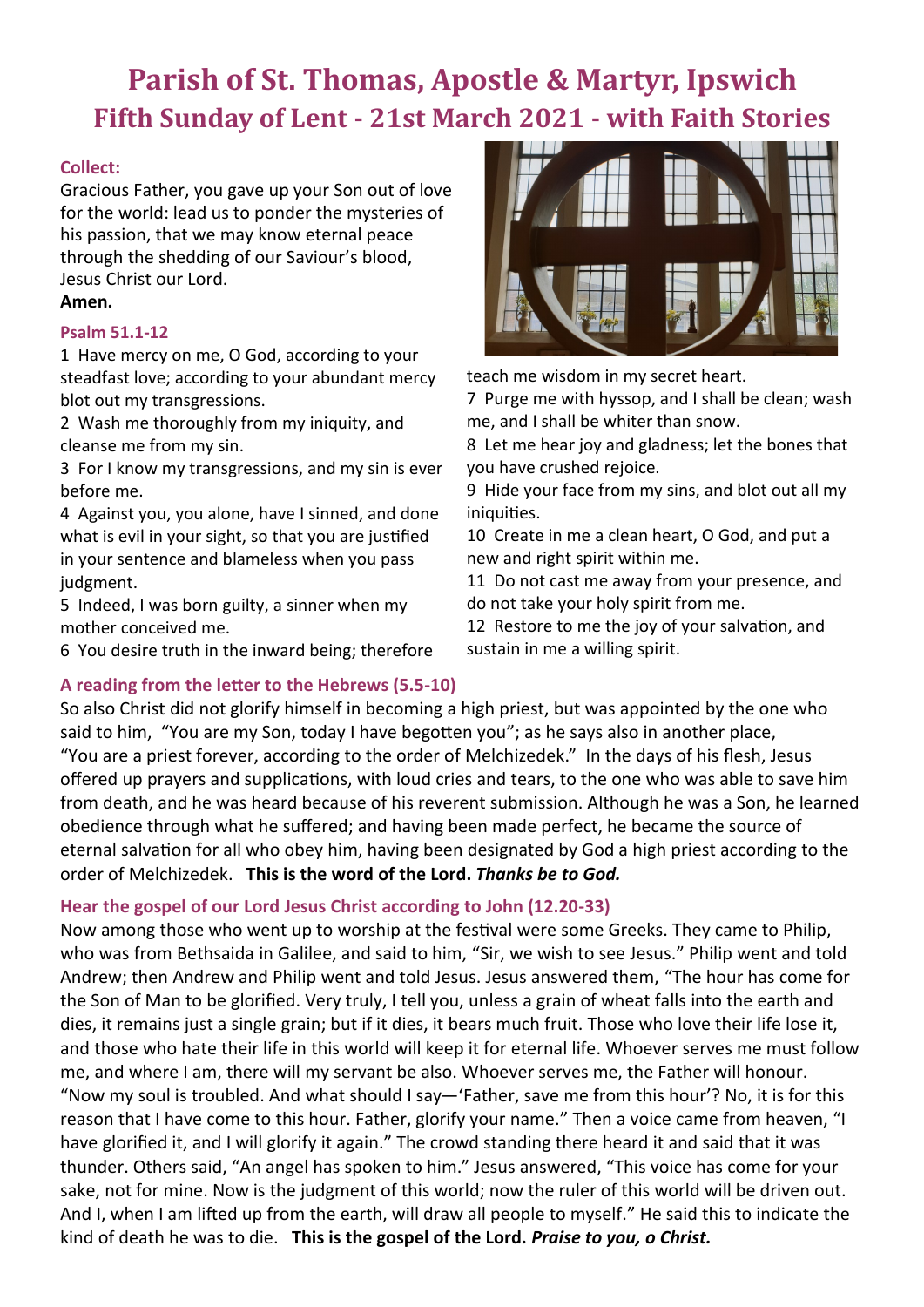# **Reflection:**

This week we hear two more faith stories from members of our congregation. So I want to encourage all of you to spend some time figuring out what your own story is!

Now the idea of sharing our faith with others can be scary. Most of us would rather talk about our favourite restaurant, film, book, sports team, or holiday than discuss our faith. For some of us, understanding where God is in our daily lives can be the most challenging step. Our faith journey —how we view our lives through faith and where we see God at work in our lives—is a story unique to each of us, and is always being written. Sometimes, we may not think we have much of a journey at all, especially if we've been in church since childhood, or we may think our journeys are too filled with potholes and detours to show a walk with God. But Paul tells us that God has equipped each of us with spiritual gifts to share with the world [\(1 Corinthians 12](http://bible.oremus.org/?ql=401011204).4: '*there are varieties of gifts, but the same Spirit')*. And so each person's unique perspective adds depth, colour and beauty to our vision of God's kingdom. In my own experience, it was really helpful and interesting to spend some time thinking about my own faith story, and just doing it for myself made it much easier and less scary to think about talking to anyone else about faith. So here are practical ideas for exploring your faith story for yourself.

• Chart Life and Faith Journey Timelines

Draw a timeline across the middle of an A4 piece of paper, from your birth to now, with the decades marked (age 10, age 20, etc.). On the top of the timeline, mark life milestones, both positive and negative. Examples might include graduations, marriage, the birth of children, moving house, career changes, deaths, or anything else that had a big impact on you.

On the bottom of the timeline, mark significant points in your relationship with God. Examples might include events such as baptism, confirmation, or going to a new church, but also include inward moments when God felt very present, or very absent.

It can be really interesting to see if the life milestones connect up with your relationship with God. If you're a visual learner it also works to draw a wavy line, going up when things were good, and down when they weren't. Then spend some time reflecting on what you've drawn! Are there any patterns? Does it bring up any ideas of how to continue to grow in your faith?

• Writing (or talking to yourself!) about some questions for exploration.

Who are the people who guided and helped you on your faith journey? How did they do that? Describe some defining moments of your faith journey. What made them significant?

How has your faith been reflected in your work, hobbies, values, choices, and priorities at various times in your life? Or has it not been a factor?

In what ways has your faith guided and supported you over your lifetime? How has your church guided and supported you?

After spending some time with these questions, you'll probably have come up with some examples of how God has been in your life, and why it's important to you. Another great thing to do is to talk with one other person who you trust. Trade stories, and share with each other the God moments in your lives.

Of course, faith journeys don't ever end, and your story will continue to grow and change. But in telling and retelling your faith story, you will encourage others to search for and share their own story of God

at work in their life too. Your story is part of God's story in the world, so let your light shine! *- Rev Cat*

Adapted from an article at *https://buildfaith.org/sharing-our-faith-stories/*

# **Prayer for growth!** Please join in this prayer at home:

*"God of Mission, who alone brings growth to your Church, send your Holy Spirit to give vision to our planning, wisdom to our actions and power to our witness. Help your Church here in Ipswich to grow younger, to grow in numbers and to grow leaders; in spiritual commitment to you and in service to our local community. Through Jesus Christ our Lord, Amen."*

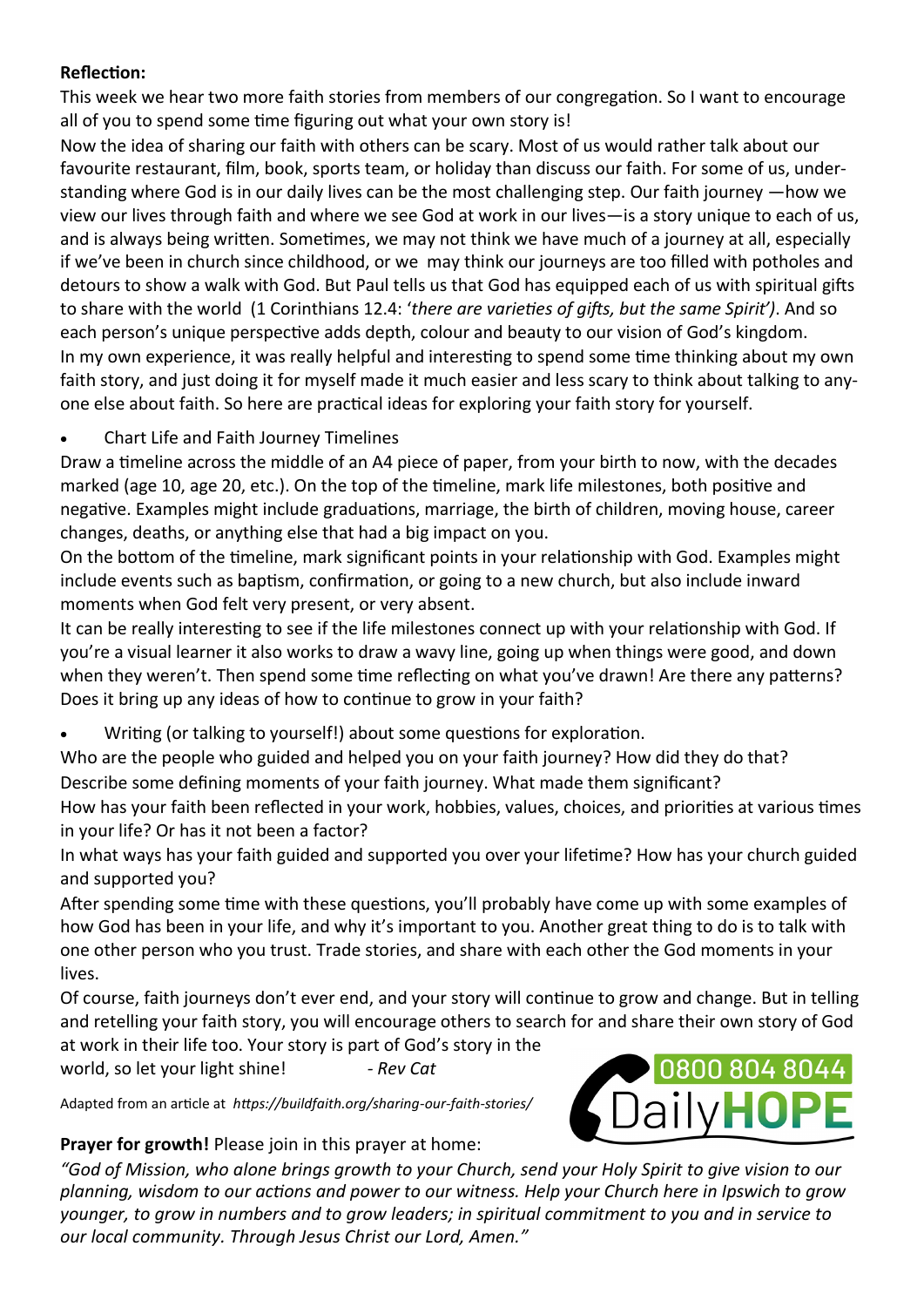*Since we are justified by faith, we have peace with God through our Lord Jesus Christ, who has given us access to his grace.*  **The peace of the Lord be always with you.**

# **This week's hymn:**

All for Jesus! all for Jesus! This our song shall ever be: you our only hope, our Saviour, yours the love that sets us free!

All for Jesus: you will give us strength to serve you hour by hour; none can move us from your presence while we trust your grace and power.

All for Jesus--you have loved us, all for Jesus--you have died, all for Jesus--you are with us, all for Jesus crucified.

All for Jesus, all for Jesus, all our talents and our powers, all our thoughts and words and actions, all our passing days and hours.

> All for Jesus, all for Jesus! This the Church's song shall be till at last her children gather, one in him eternally.

#### **A prayer for the journey of Lent**

Lord, grant us simplicity of faith and a generosity of service that gives without counting cost. A life overflowing with Grace poured out from the One who gave everything, that we might show the power of love to a broken world, and share the truth from a living Word. Lord, grant us simplicity of faith, and a yearning to share it. Amen.

#### *Please pray for:*

**Those with chronic or long-term illness:** Rosemary, Eric Dickerson, Jenny, Andrew Barfield, Kathy Steele, Andrew, Peggy, Margaret Christian, Natacha, Rex & Jill, Christine, Stephen, Samantha, Jean Dominy

**\_\_\_\_\_\_\_\_\_\_\_\_\_\_\_\_\_\_\_\_\_\_\_\_\_\_\_**

**Those undergoing treatment or currently ill:** Katie, Gloria Elmer, Leslie Bloomfield, Roger Dickerson, Vicky & Matt, Dagmar, Roy

**All who are affected by the Coronavirus** in the UK and around the world: *For all who have lost their jobs due to Covid19; all who are despairing. For all who have lost their lives; the injured, the bereaved. For hospital and health care workers*

**For our government & MPs', and local councillors: for honesty in politics, for wisdom and justice for all.** For refugees across the world & diplomates and peace makers, working to end conflicts

**Those who have recently died, and their families mourning their loss:** Stephen Flewitt, Vincent Lightbody. RIP

#### *Prayer for our new Priest-in-Charge:*

Lord, give us all wisdom and guidance as the search process goes ahead. We know that you have plans for us as a church - and we trust you. We pray that the right person will be drawn to us, that your Spirit will be at work. Grant us a vision, Lord, to see what we can achieve, to reach out beyond ourselves, to stretch our capabilities, to increase our sense of purpose, to be sensitive to your presence at all times and listen to your call.

# aspire to Philippians 2, and offer joy and

humility in serving the Lord at St Thomas. To lift up holy hands in prayer (1 Timothy 2: 8) - and to keep hold of the deep truths of the faith (1 Timothy 3:9).

*Scriptures for our new priest:*  We are hoping for a priest who can